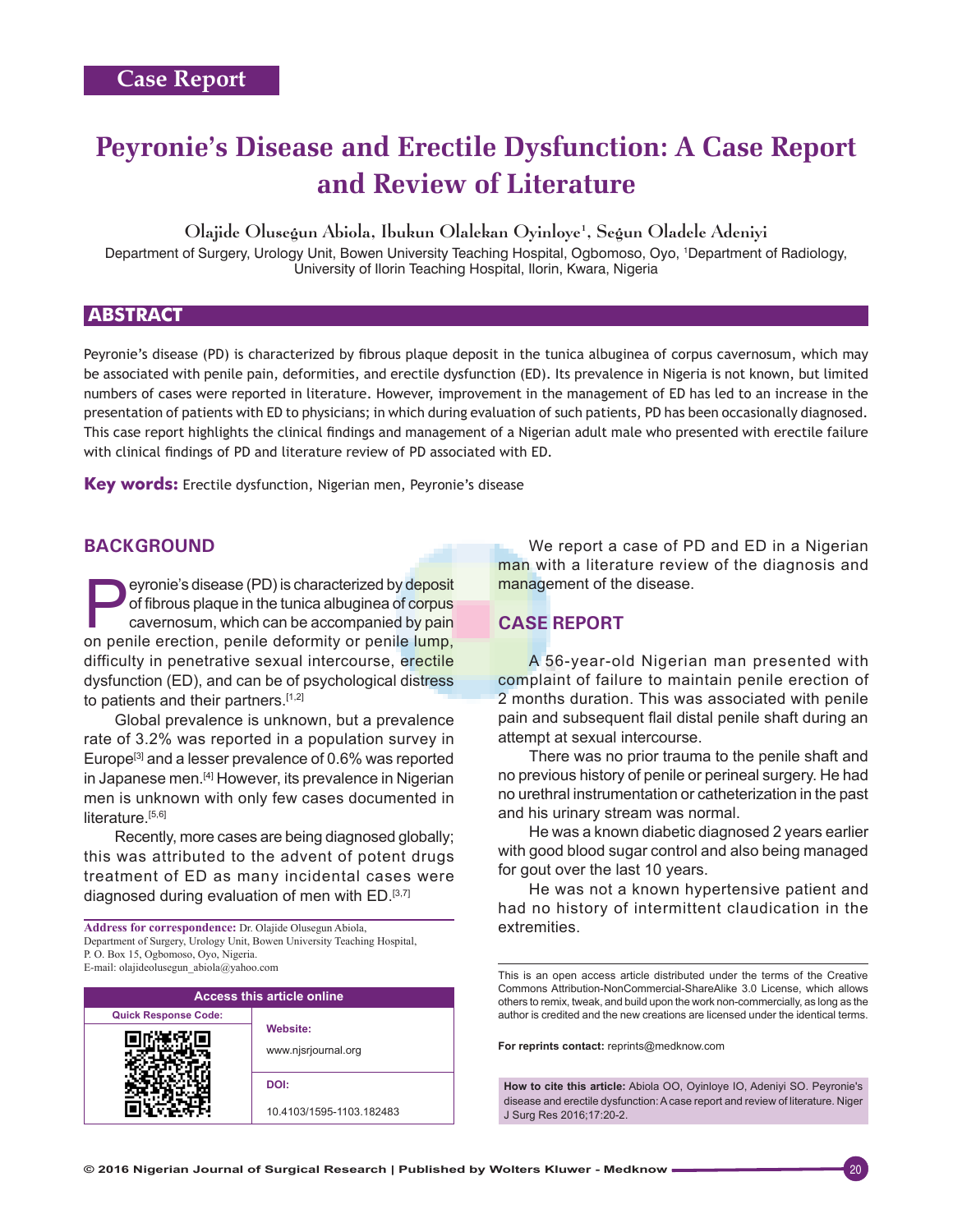An assessment of ED with International Index of Erectile Function (IIEF)-5 score of 14 (moderate ED) was made.

He was obese (body mass index of 32.4 kg/m<sup>2</sup>) with circumcised male external genitalia; a hard lump was felt at the left dorsal aspect of the penile shaft.

Penile ultrasound scan revealed hyperechoic region at the left dorsal aspect of corpus cavernosum casting an acoustic shadow [Figure 1]; on transverse scan – thickened hyperechoic region at the dorsal margin of left corpus cavernosum with reduced girth [Figure 2].

A diagnosis of ED with PD was made. He had medical therapy with Tamoxifen and Vitamin E at a dose of 20 mg b.i.d and 200 mg daily, respectively.

On re - evaluation after 3 months of medical therapy, he reported reduced penile pain on erection with improved erectile function (IIEF -5 score was 22 - mild ED). He is still being followed up on treatment.

### **DISCUSSION**

In Nigeria, only a few cases of PD have been reported in literature.[5,6] These limited cases of PD in Nigerian men may be due to similar factors earlier reported as reasons for low prevalence of the disease in other countries rather than rarity of the disease. These include failure to diagnose the disease in men with ED, patients' reluctance to report to physician because of the embarrassment of penile deformity, and also limited number of patients report their ED to physicians.<sup>[8]</sup>

PD is usually found in men in their fifties.<sup>[9]</sup> The etiology is still unknown, but several authors have attributed different causative factors which include penile trauma associated with delaminating injuries to tunica albuginea and wound healing disorders, genetics, auto immune disorders, connective tissue disorders (Dupuytren's contracture), and vascular disorders.[9-11]

Risk factors that have been reported are diabetes mellitus and gout as in the case of this report.

Hypertension, Dupuytren's contracture, dyslipidemia, smoking, penile trauma during sexual intercourse, urethral catheterization/manipulation, and pelvic surgeries are other proposed risk factors.<sup>[9,12]</sup>

The natural history of the disease is often progressive in nature. The disease is classified into two phases; an active phase that is characterized by increasing plaque size, penile curvature, and pain- usually last 12–18 months from onset of the disease. The chronic phase is characterized by absence of penile pain, unchanging penile curvature, and plaque size.<sup>[10]</sup>

Clinical presentation of PD includes penile lump, painful penile erection, penile deformity, flail penis on erection, and ED.[13]

In the index patient, the presentation was ED with flail penis and pain on erection with an incidental finding of penile lump on examination. Such finding of penile lump suggestive of PD is not unusual in patients with ED. Astudy in Turkey revealed an incidental PD in 16% of men being evaluated for ED.[7]

Predisposing factors to ED in patients with PD include penile deformity and pain, which may affect sexual function; performance anxiety due to penile deformity; and embarrassment in the presence of his partner.[14]

Diagnosis of PD is essentially clinical. However, further investigation may be required to demonstrate the fibrous plaque at the tunica albuginea and assess penile vasculature using Doppler ultrasound, especially when there is associated ED.[15,16]

Penile ultrasound demonstrates the plaque as focal thickening of tunica albuginea - A hyperechoic region, which cast an acoustic shadow when calcified as seen in our patient.[15]

Magnetic resonance imaging gives a better penile image resolution, especially with plaque at the penile base;<sup>[17]</sup> however, its major drawback is the poor demonstration of calcified plaque compared to ultrasonography.[15]



**Figure 1:** Longitudinal view; ultrasound scan of penile shaft **Figure 2:** Transverse view; ultrasound scan of penile shaft